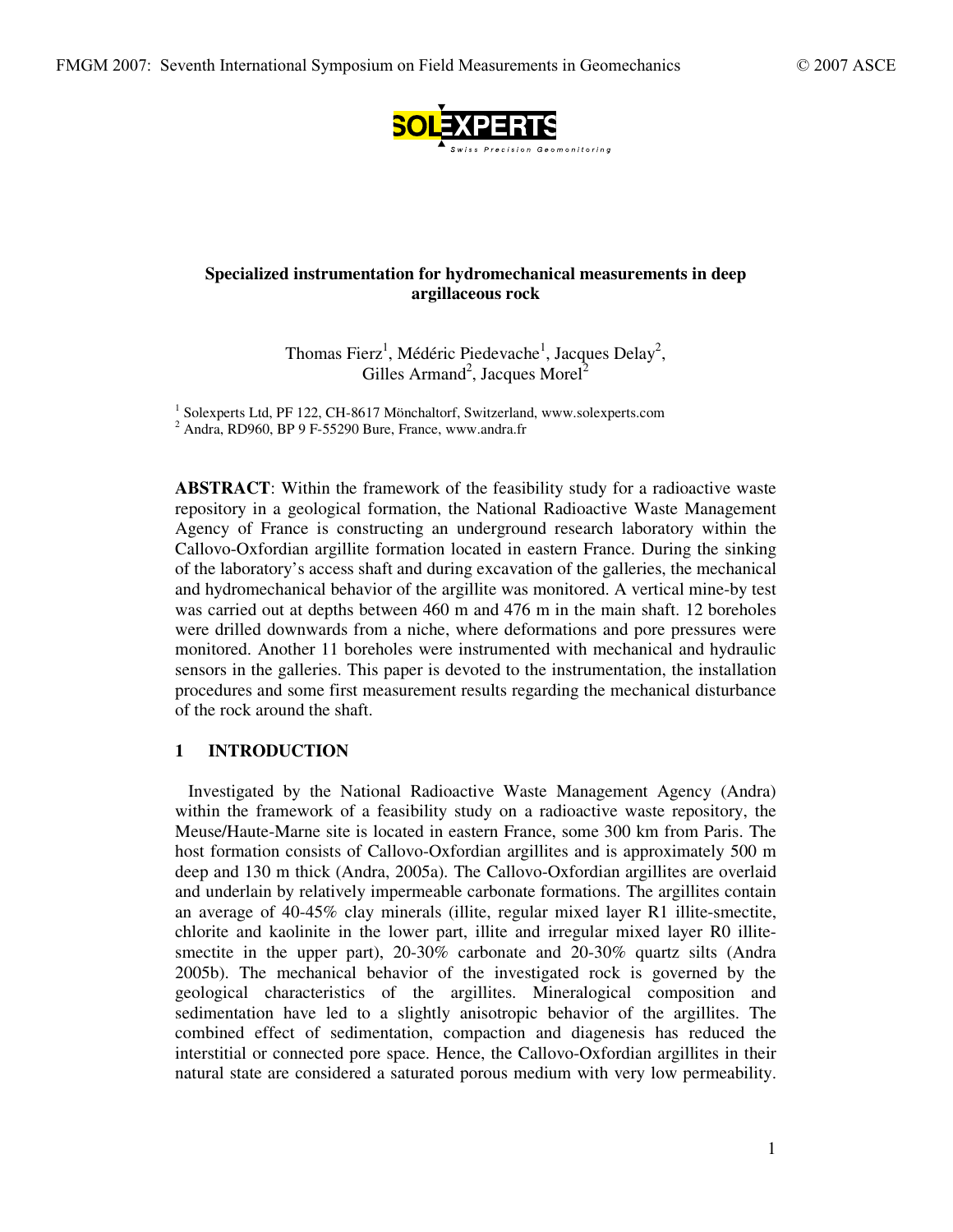Their mechanical behavior is closely coupled with the pore pressure and the degree of saturation. From a geomechanical point of view, the host layer is subdivided into three levels with significant contrasts in mechanical behavior. In order to demonstrate the feasibility of a radioactive waste repository in the argillite formation, Andra started to construct an underground research laboratory (URL) in 2000 in the village of Bure, near the boundary of the Meuse and Haute-Marne departments.

Within the framework of the research carried out at Bure, the goal of the REP experiment was to characterize the hydromechanical behavior of the argillites during the sinking of the access shaft. Solexperts designed and installed a certain number of specific equipment for the successful completion of these measurements. The present article describes the different equipment; in particular those used for the measurement of hydrostatic pressure, and also present some of the first results.

## **2 EXPERIMENT DESIGN**

The experiment was organized into four phases:

- $-$  The construction of a niche at a depth of 445 m, the starting point of the experiment.
- The instrumentation of boreholes from the niche, in order to monitor the geomechanical characteristics of the matrix. Wait for the stabilization of measurements, especially hydrostatic pressure.
- Resumption of the excavation of the shaft, monitoring the geomechanical parameters of the matrix in real time. Excavation is carried out with explosives by sections of 2 to 3.1 m.
- Instrumentation from the shaft in the excavation process.



**Fig. 1: Layout of the REP experiment**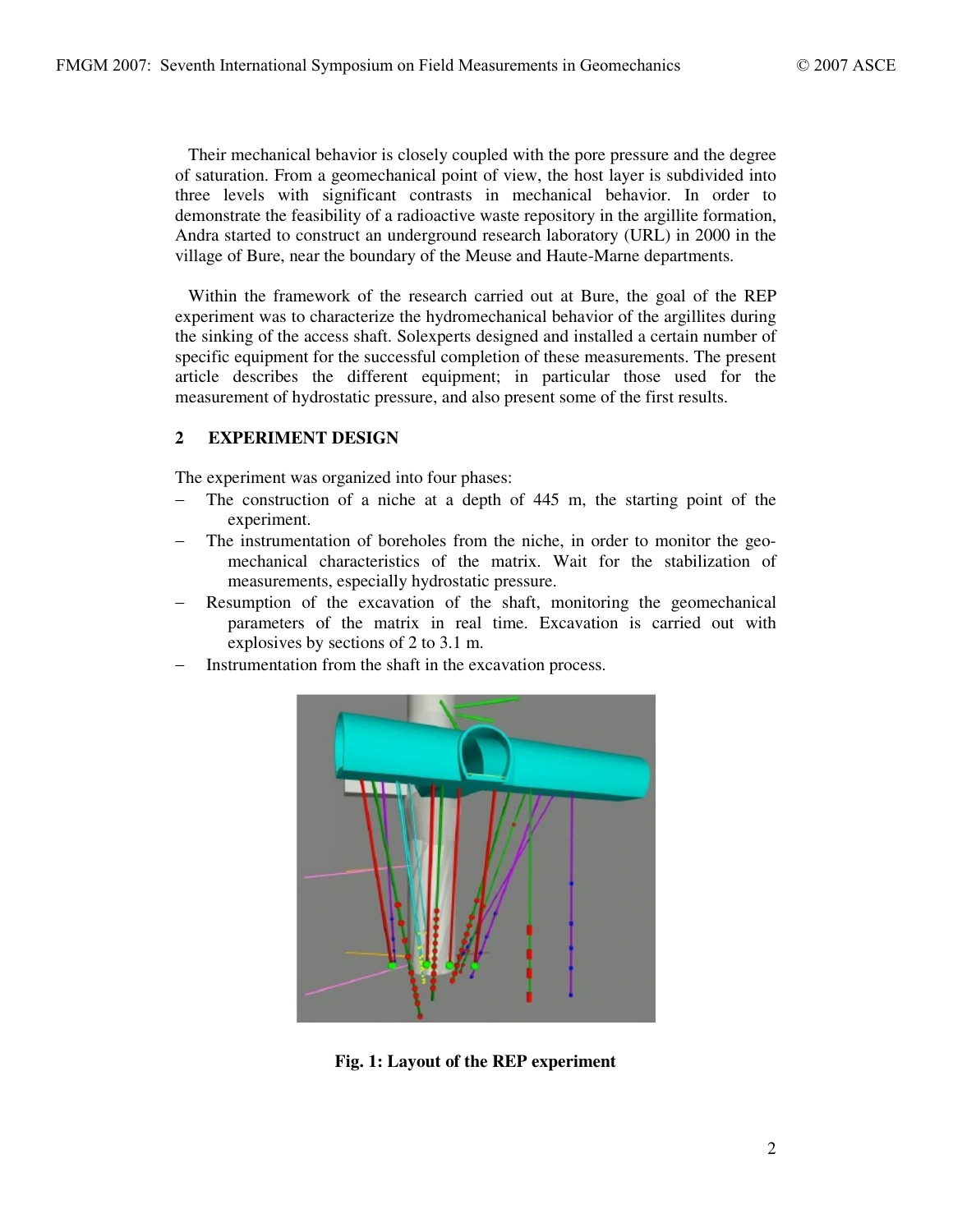## **3 EQUIPMENT**

Hydrostatic pressure and permeability measurements in clay formations with low permeability at depths of 500 m require the implementation of equipment capable of assuring the fastest possible return in pressure, long-term stability, and of being resistant to strong pressures (up to 100 bar). The carrying out of the experiment during the construction phase, with production deadlines for excavation, also presupposes the use of robust and reliable equipment.

#### **3.1 Hydrostatic pressure measurements in the matrix**

Hydrostatic pressure measurements are carried out with the aid of a specific multipacker system called the PP system (Pore Pressure System).

The system allows the definition of up to 5 measurement intervals in the same borehole. Each 20 cm interval has two stainless steel lines connected to a control panel placed on the surface. A pressure sensor mounted on one of the line allows the continuous monitoring of variations in pressure, while the other line allows the running of hydraulic tests (pulse, injection, production). The volume of the chamber is reduced to the maximum in order to assure the rapid stabilization of pressure. Each interval is insulated with the aid of a section of resin in the annulus of the borehole. The resin assures great, long-term stability as well as very low system compressibility. The resin is put in place after isolated the measurement interval with a mechanical packer.



### **Fig. 2: PP system**

Three core boreholes, 25 m in length and 101 mm in diameter, are drilled from the niche. In each borehole, a PP packer system defines 5 measurement chambers, distributed around the shaft at a distance of between 1.08 m and 4.88 m from the theoretical walls and at a depth of 460 m and 476 m. The chambers of borehole REP2101 are located in the direction of the maximum stress in relation to the shaft, while those of borehole REP2102 are located in the direction of the minimum stress. The chambers of borehole REP2103 are oriented principally in the direction of the major stress in relation to the shaft, except one, which is located closer to the direction of the minor stress. A fourth borehole, REP2104, located in an area that is little influenced by shaft at 13.8m from the wall, acts as a reference measurement for pressure and permeability.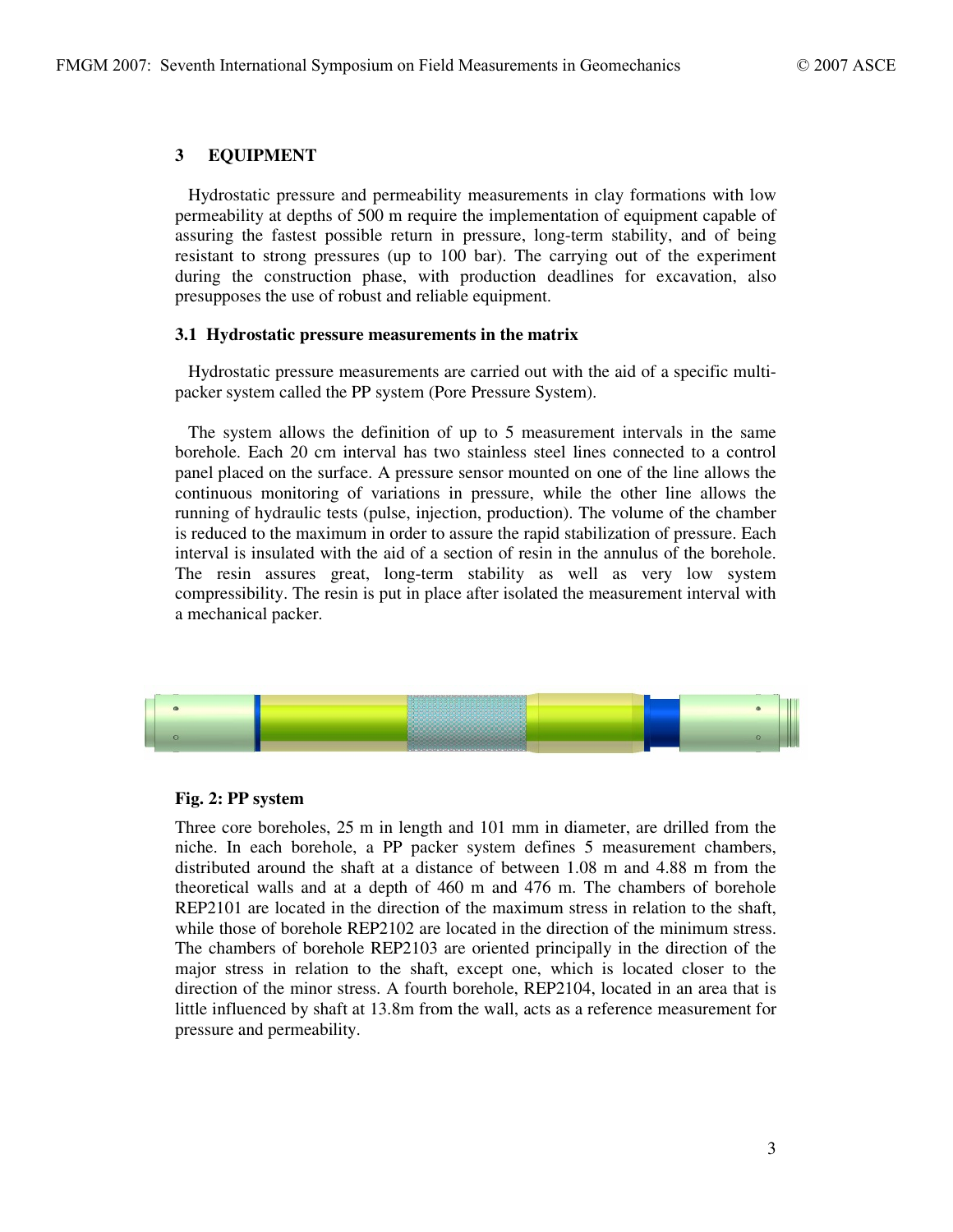### **3.2 Permeability measurements around the shaft**

In order to study the impact of excavation and the variations in permeability due to the development of the EDZ, permeability tests are carried out during excavation. These measurements complement the permeability measurements carried out before and after the excavation in the multi-packer system PP (cf. the preceding chapter). In the course of excavation, the permeability measurements are carried out in proximity to the wall, thus it is necessary to use intervals that are close to one another and adjustable. For that reason Solexperts designed the MMPS system (Mini-Multi-Packer-System), which allows the definition of 5 to 6 chambers 10 cm to 20 cm in length. Each chamber is isolated by a packer inflated with water. The volume of the chambers is reduced in order to assure the rapid stabilization of pressure, and the rigid packers limit the compressibility of the system. Two stainless steel lines allow continuous monitoring of pressure and the running of pneumatic and hydraulic tests. The system is designed with easily interchangeable parts.





During the excavation of the shafts, two sections were studied at depths of 467 m and 479 m. In each case, hydraulic tests were conducted in a horizontal radial borehole 56 mm in diameter and 6 m in length drilled from the bottom of the shaft. An MMPS system defining five chambers centered  $0.35$  m  $- 0.85$  m  $- 1.35$  m  $- 2.85$  m  $- 5.85$  m from the wall was used for these two boreholes. After drilling the borehole, the system is installed, the packers are inflated and then the gas and water tests are carried out. At the end of the tests the system is removed. A PP-type system with a chamber is then implemented for long-term monitoring of hydrostatic pressure. The MMPS system is then used again for the next boreholes. The MMPS system and an appropriate procedure test allow short deadlines to be met for making the shaft available for experiments.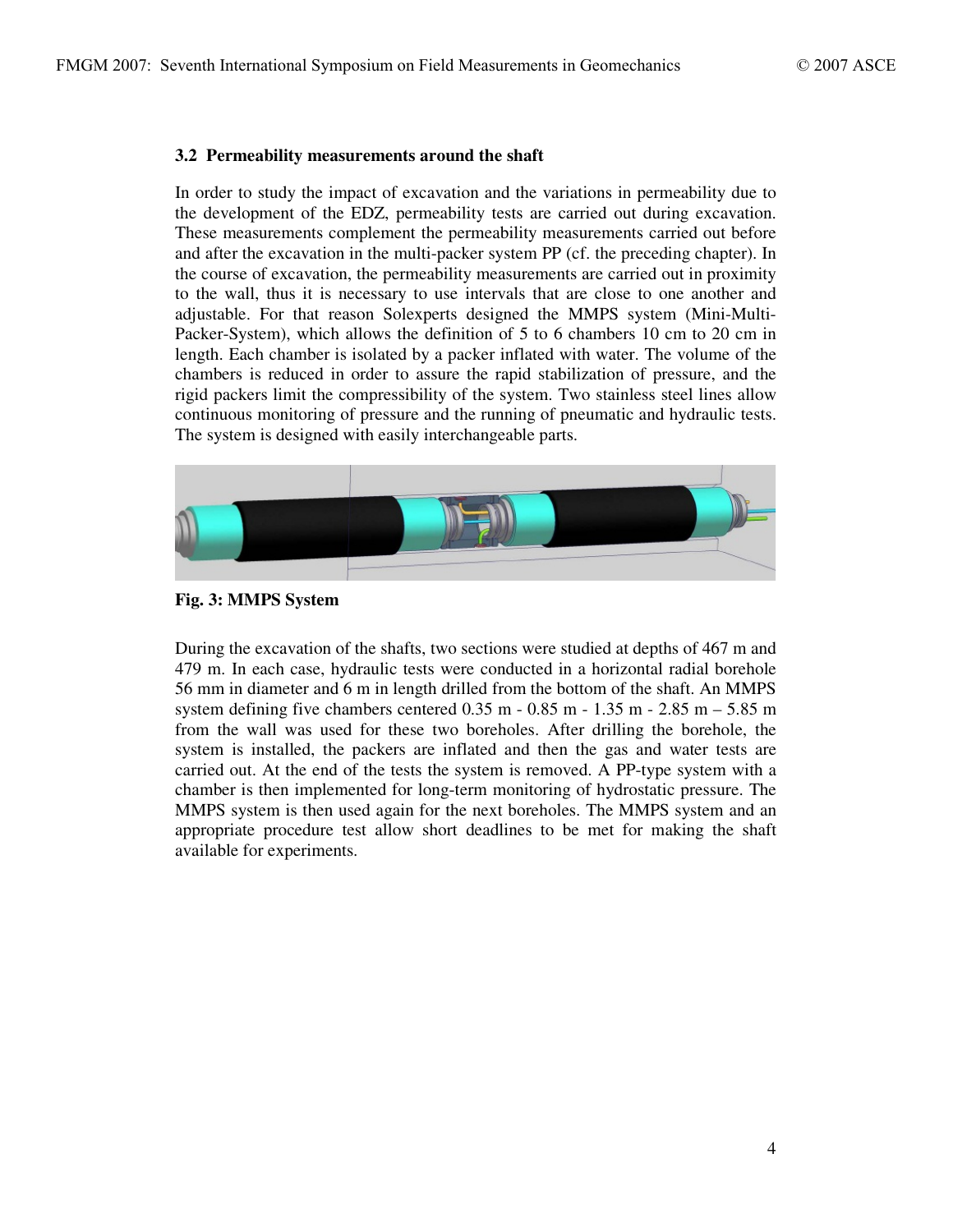

**Photo 1: MMPS Installation in a borehole**

### **3.3 Deformation measurements**

### *3.3.1 Measurements in the rock around the shaft*

The deformation measurements of the matrix are carried out with two ten-point extensometers and a permanent ten-point inclinometer chain, installed before excavation in the inclined boreholes drilled from the niche.

The 24.55 m and 29.11 m length extensometers measure the deformations between 10 evenly distributed anchors and a measurement head placed in the niche. The first anchor of the 24.55 m extensometer is 0.48 m away from the shaft and the tenth is 11.08 m apart.

The inclinometer chain, specifically developed for this purpose, comprises 1 m components for a borehole inclined at 18°. The inferior measurement point is located at a distance of 0.5 m away from the shaft. The chain's design assures the complete continuity of measurements between each component thanks to a particular ball joint comprising a support point for two consecutive components.

### *3.3.2 Extrusion measurements*

A vertical borehole 34 m in length located in the shaft axis is equipped with a Sliding Micrometer tube. Manual measurements, carried out after each excavation phase, provide a complete profile of the axial deformations (extrusion) of the massif, precise to 3 micrometers per meter measured. The damage to the measuring tubes caused by the blasts disrupted some measurements.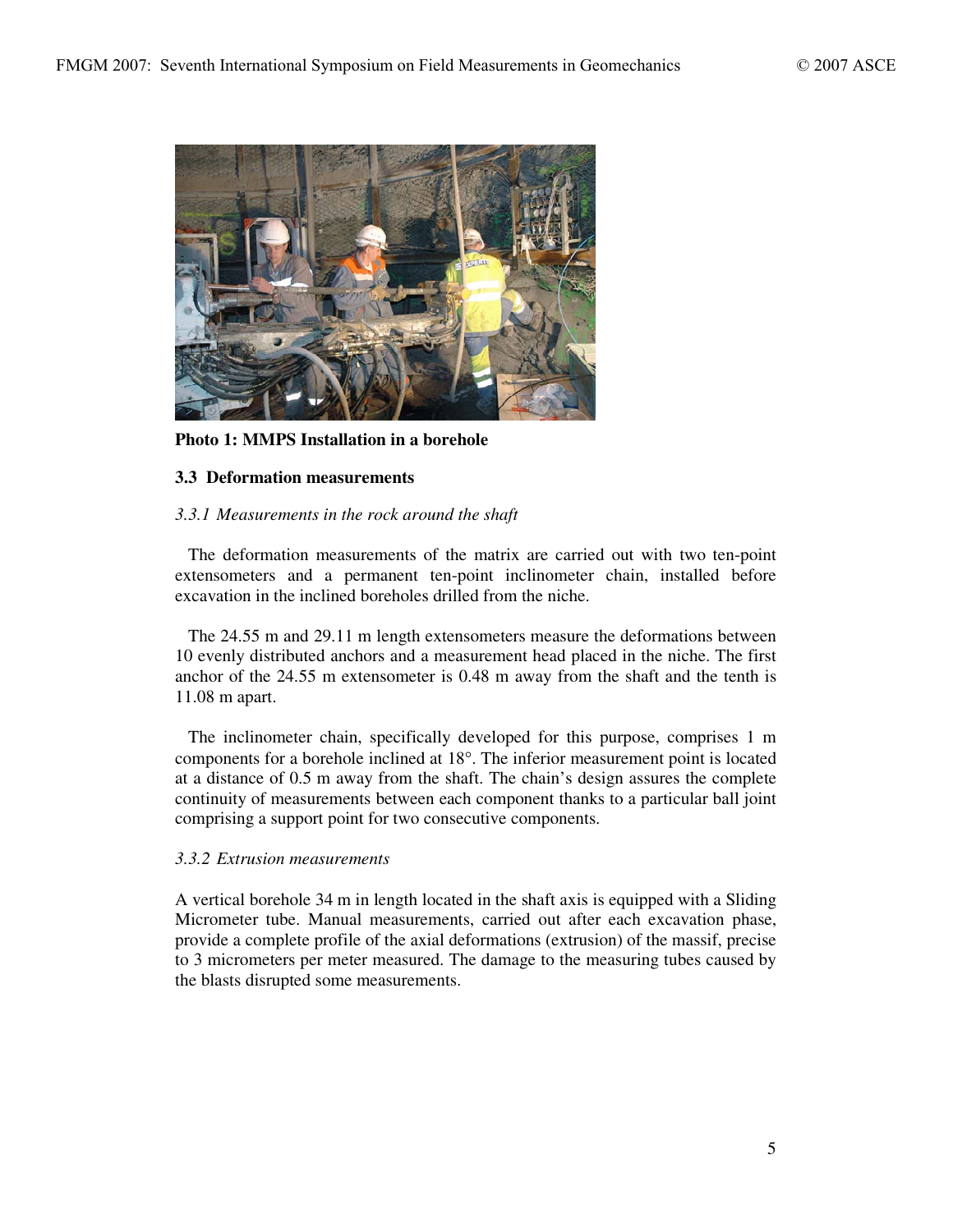### **4 RESULTS**

The deformation measurements of the REP2202 extensometer are reported in Figure 4. The measurements, stabilized before the resumption of excavation, show a compression phase before the passage of the tunnel front, connected to the extrusion of the massif, followed by an extension due to shaft convergence after the passage of the tunnel front. The maximum measured compression between anchors 1-10 is 3 mm just after the passage of the tunnel front. With each blast, an instantaneous displacement is measured over the extensometer. During mucking, the recorded displacements are lower in amplitude. When the shaft reached a depth of 480.3 m, increments of instantaneous displacements start very low, but an increase varying between 0.5 mm and 0.8 mm was observed between 15 July and 1 September 2005. The displacements measured during that period are not induced by the shaft sinking itself, but rather to shaft convergence (creep behavior). Armand et al (2006b) show that a 3D elastic model taking into account an in situ stress anisotropy of 1.3, well predicts the deformation in the direction of the major horizontal stress during the excavation. However, the displacement magnitude is well predicted until the end of June where displacement is mainly due to creep.

The pressure measurements were practically stabilized before the resumption of excavation. Each blast induced an immediate variation in pressure in the intervals, in which the amplitude varies according to the distance to the shaft. In the case of borehole REP2101 (Figure 5) a fall in pressure was observed after each blast, while borehole REP2102 (Figure 6) shows suppressions as long as the tunnel front was located in front of the chamber. After the passing of the tunnel front the pressure falls in all the chambers. This behavior is consistent with a poroelastic model of shaft excavation in a state of anisotropic stress (Armand et al 2006b). The strongest suppressions were in effect observed in the chambers closest to the direction of minimum horizontal stress, while the greatest falls in pressure were observed in those closest to the maximum horizontal stress.

The extrusion measurements (Figure 7) completed progressively after each excavation phase, show an excavation influence distance of 6 m to 9 m in the shaft axis with a maximum extrusion amplitude of 4 mm. A contraction of several millimeters was also observed on the first meter of the gallery bottom, connected to the compression caused by the blasts.

A series of hydraulic pulse tests were conducted in hydraulic chambers first in the REP boreholes and then after shaft sinking in the same boreholes with the additional radial borehole at a depth of 467 m, in order to account for disturbances induced by excavation. Figure 5 shows the evolution of the estimated permeability to water with error ranges, measured before and after excavation in the near field of the shaft. The permeabilities measured with the MMPS system during excavation are consistent with those measured with the PP system. It shows that permeability increases after excavation up to one order of magnitude near the wall. This increase progressively diminishes with distance from the wall.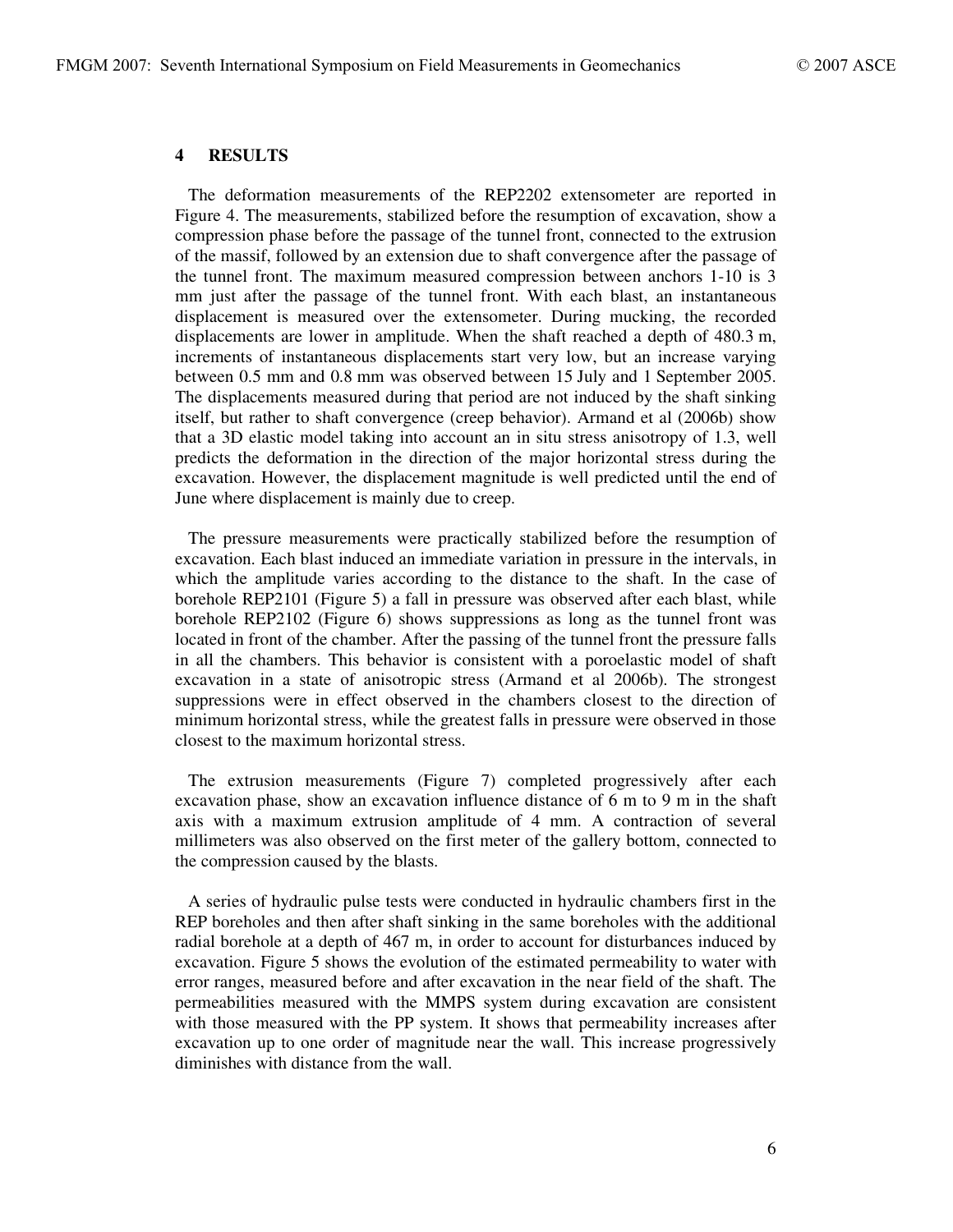

**Fig. 4: Measured displacement in REP2202**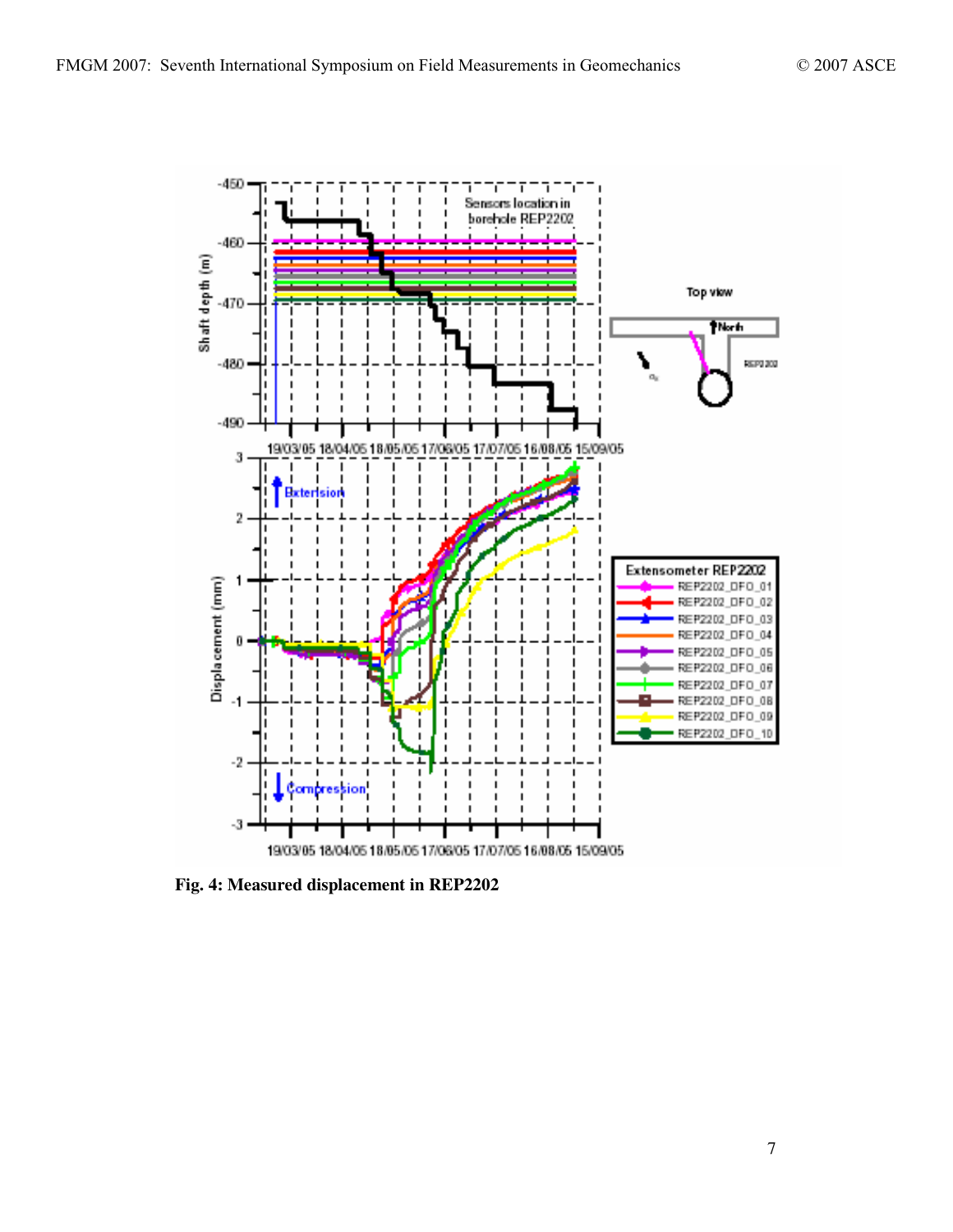

**Fig. 5: Evolution of pore pressure in REP2101**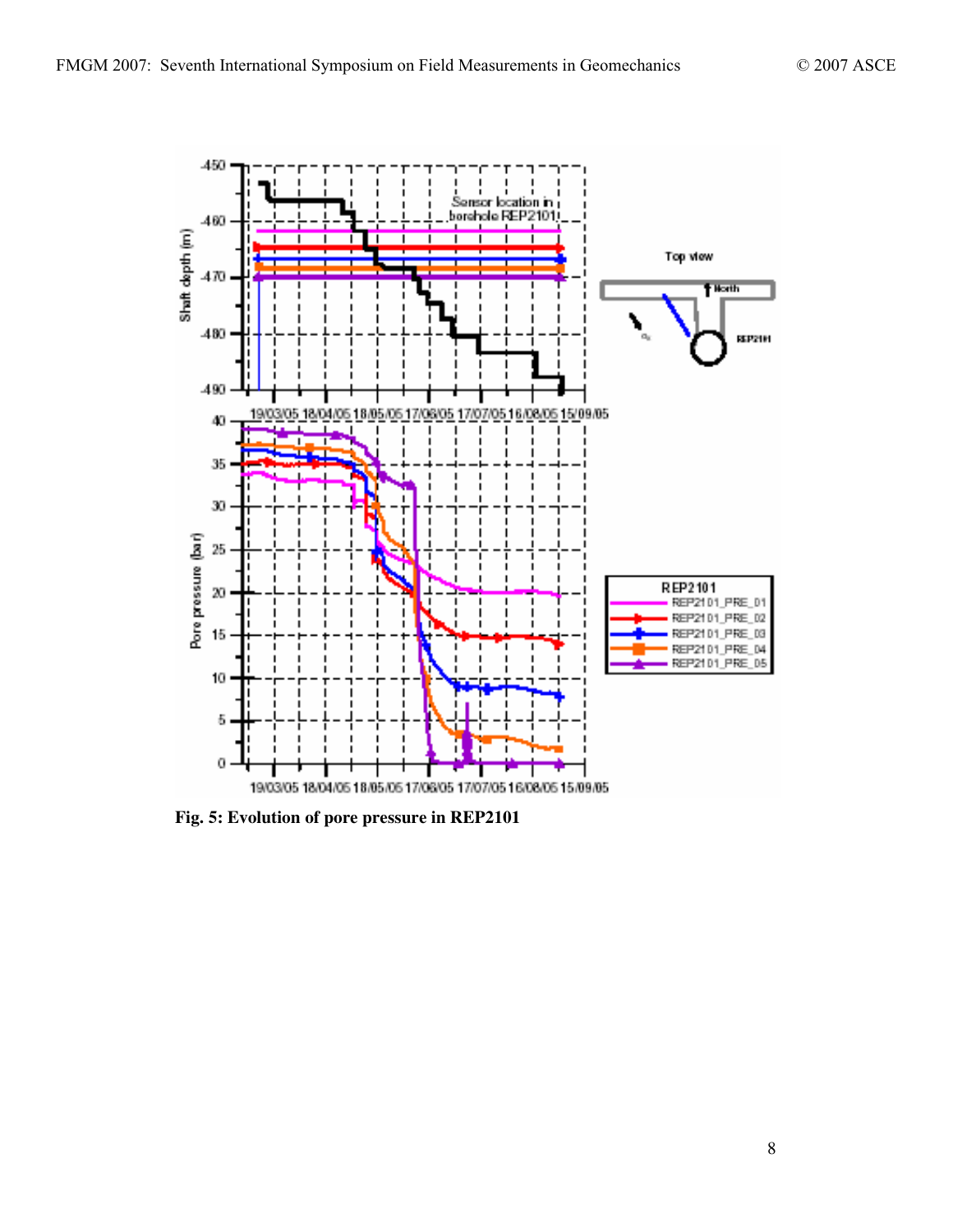

**Fig. 6: Evolution of pore pressure in REP2102**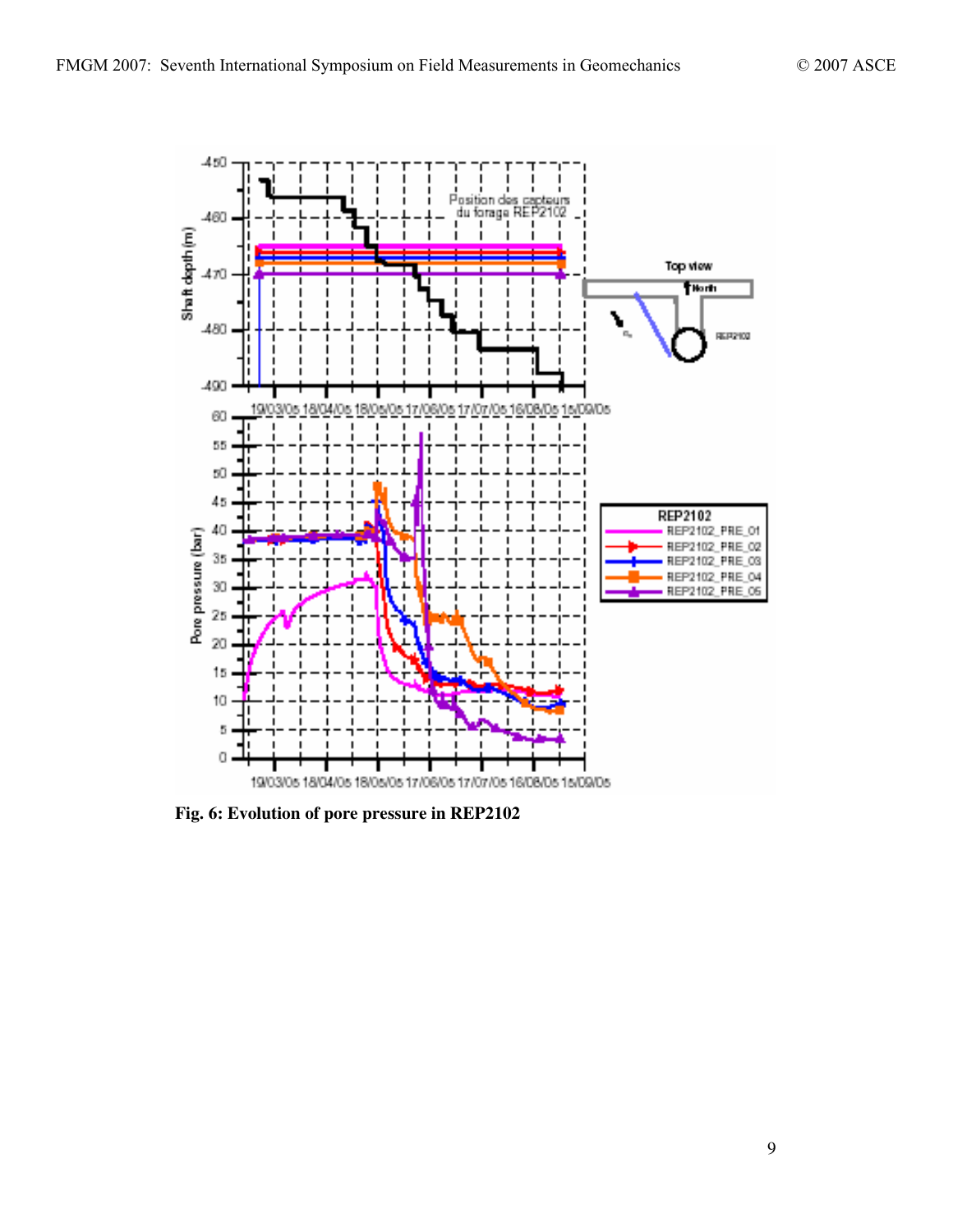

**Fig. 7: Extrusion measurements in shaft axis**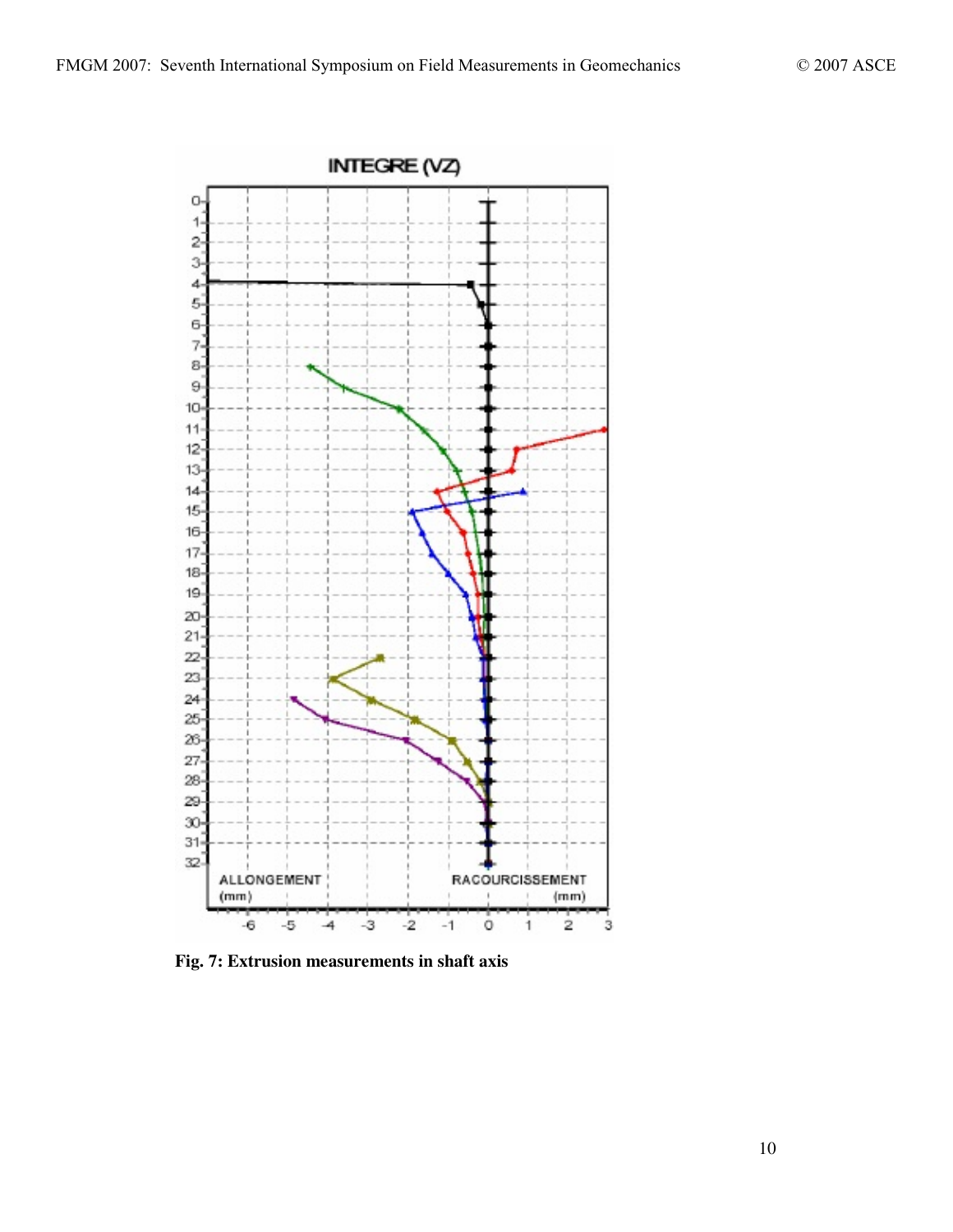

**Fig. 8: Permeability measurements**

## **5 CONCLUSION**

The set of sensors installed in the framework of the REP experiment allowed us to get a large number of measurements regarding the behavior of argillites during the boring of a shaft. The PP type Multi-packer system was specifically adapted for the precise measuring of pressure variations in low permeability terrain (on the order of  $10^{-14}$  m/s). These systems also proved their great reliability in difficult conditions.

The first results confirm a strong hydromechanical coupling, characterized by hydrostatic suppressions and subpressures generated by the boring of the shaft in a field of anisotropic stress.

These results are currently the object of modeling in the framework of the European research program, Modex-Rep.

### **6 REFERENCES**

- Andra (2005a). "Dossier 2005 Argile Les recherches de l'Andra sur le stockage géologique des déchets radioactifs à haute activité et à vie longue". *Andra publication*, http://www.andra.fr/interne.php3?publi=publication&id\_rubrique= 82&p =produit&id=6 (May 31, 2007).
- Andra (2005b ). Référentiel du site de Meuse/Haute-Marne. *Andra Report* no. C.RP.ADS.04.0022
- Armand G., Su K. (2006). "Hydromechanical coupling phenomena observed during a shaft sinking experiment in a deep argillaceous rock". *Proceeding of the Geoproc 2006 conference*, to be publish, Nanjing, May 2006